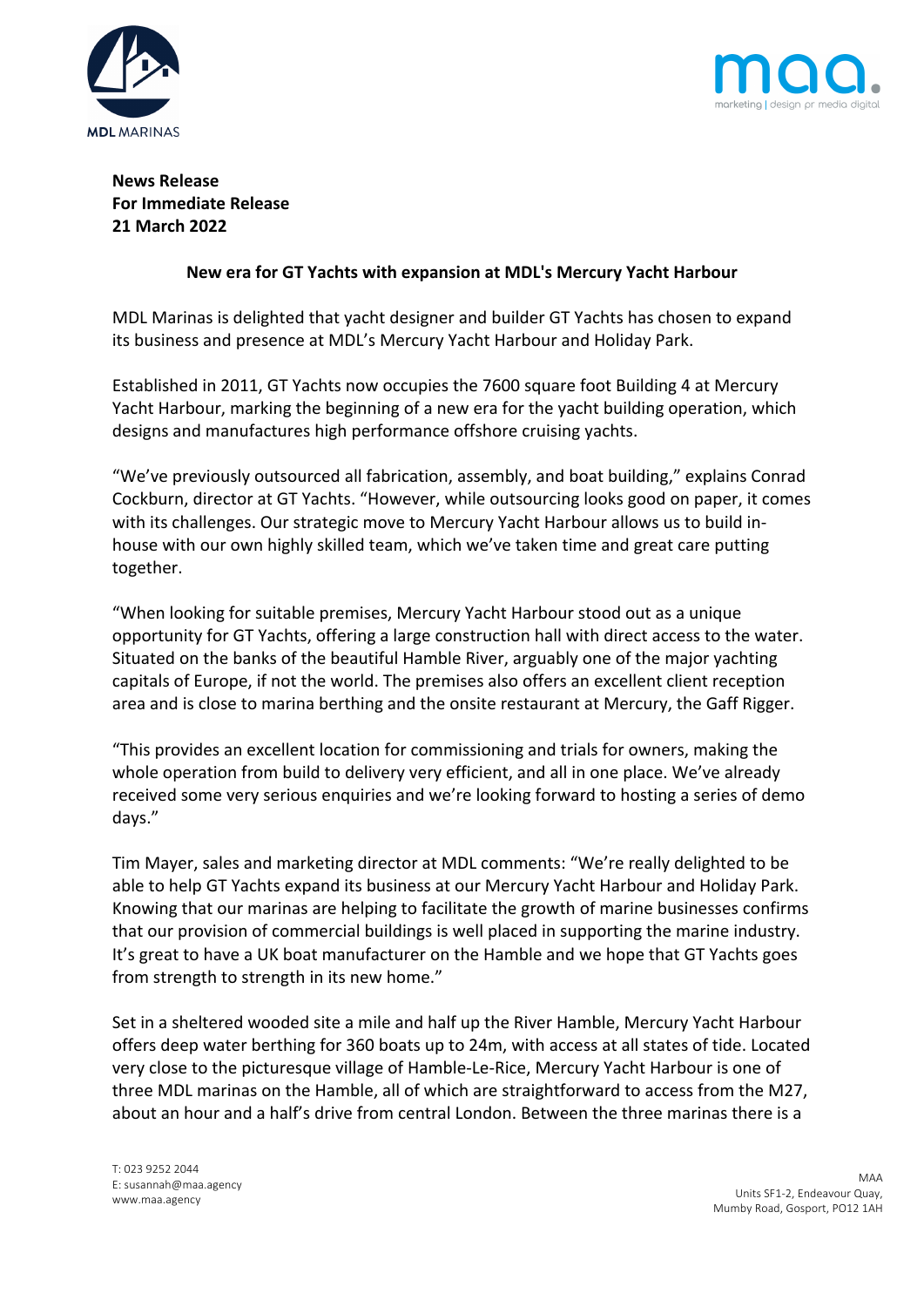



wide range of marine trades, boatyard facilities and storage ashore, offering exceptional boat repair and maintenance facilities for businesses and berth holders alike.

A limited number of business units are still available across MDL's marinas for companies interested in modern office space with adjacent hardstanding and/or berthing. For further information contact Tim Mayer via t.mayer@mdlmarinas.co.uk.

For more information on MDL, its marinas, facilities and services visit: www.mdlmarinas.co.uk

For more information on GT Yachts visit: www.gtyachts.com

## **Ends**

### **Notes for editors:**

#### **MDL Marinas Group Ltd**

- MDL Marinas Group is the UK's leading marina and water-based leisure provider and one of Europe's largest marina groups, offering members over 120 destinations to cruise to in the UK, France and Spain. Currently MDL Marinas manages 18 UK marinas and one in Spain.
- MDL Holidays is part of the MDL Marinas Group, offering waterside holidays in luxury lodge and holiday park accommodation.
- New to the MDL Marinas Group, MDL Fitness is a range of green gyms where the fitness equipment converts human kinetic energy into electricity.
- MDL Marinas Group is proud to be landlords to over 500 marine businesses, with over 260 staff delivering the unique MDL experience to all berth holders, visitors and commercial partners.
- The company also advises on worldwide marina developments.
- For more information visit www.mdlmarinas.co.uk

#### **MAA**

- MAA provides simple, no-nonsense solutions to companies' advertising, PR, media buying and marketing communications needs.
- From brand development to website design, digital marketing to PR, MAA offers a straightforward, knowledgeable and service-orientated approach.
- MAA is able to offer unrivalled value to help clients reach their target markets.
- For more information visit www.maa.agency

For media enquiries, more information, product tests, or hi-res images:

#### MAA

Susannah Hart Email: susannah@maa.agency

T: 023 9252 2044 E: susannah@maa.agency www.maa.agency